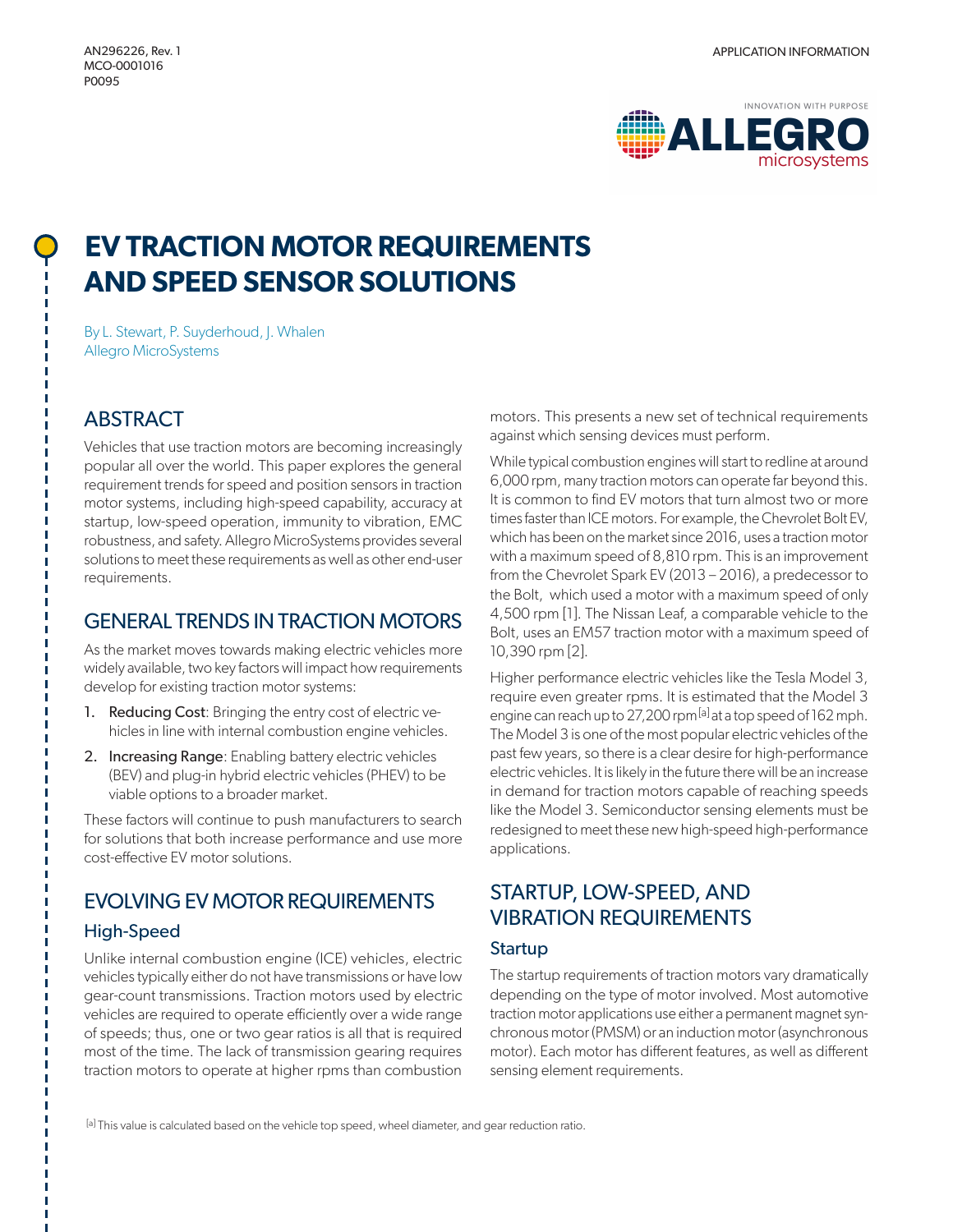

*Figure 1: Common Automotive Traction Motor Types [3]*

### *Permanent Magnet Synchronous Motors*

Applications using a permanent magnet synchronous motor require feedback solutions that provide absolute rotor position at startup. This is critical for the initial startup, as synchronous motors operate with the stator and rotor "in-phase". Error of the rotor position feedback at startup can result in an unintentional phase of the drive to the motor. This will cause the rotor to accelerate and/or "jerk" to match the initial phase of the motor drive, possibly in the opposite direction of the intended drive.

Existing solutions used to meet the needs of permanent magnet synchronous motor commonly include the absolute position encoder or the resolver. Resolvers have become the more dominant solution in the market due to their reliability in the harsh automotive application space, being generally more resistant to electromagnetic disturbances and high temperature.



*Figure 2: Resolver Example [4]*

#### *Induction Motors*

Applications using an induction motor are not bound by the same absolute position feedback requirements at startup as the permanent magnet synchronous solutions. As there is no direct phase matching between the rotor and stator required at startup, the rotor will follow any given stator phase provided at startup.

Existing solutions used to meet the needs of induction motors commonly use the resolver or incremental position encoder. Incremental position encoders offer little to no information at startup (which is acceptable for an induction motor), but also provide a cost savings over the resolver and their absolute position counterpart. While it is unnecessary to provide absolute position at startup, resolvers are still commonplace in applications using induction motors for the added reliability provided.



*Figure 3: Incremental Encoding vs. Absolute Encoding Example [5]*

#### Low-Speed

Low-speed performance is critical for traction motors. As lower speeds are a low-efficiency mode for most traction motor systems, any additional losses due to poor motor control must be mitigated. Additionally, for autonomous systems being developed for use with traction motors, such as self-parking and Tesla's "Smart Summon" feature, higher resolution in the feedback of these motor control systems is required.

While analog sensing solutions, such as resolvers, have effectively infinite resolution themselves, the traction system is still bound to the resolution limitations of the controller's ADC and the noise of the system. Increasing the number of bits in the ADC (to the extent bound by the noise in the system) and reducing the system noise will produce higher resolution.

Digital sensing solutions, such as the encoder solutions, have the resolution built in to the number of sensed output transitions per revolution. Increasing the number of sensed features of the target will increase the resolution of the system.

#### Vibration

Like startup and low-speed, sensor and controller response to vibration events play a large part in the performance in traction motor systems. There are many forms of vibration within a traction motor system, all producing potential error if not sensed and/or handled properly. This potential error can impact the feedback loop of the control system to varying degrees, ranging from a minor and temporary error in the angle to a miscalculation of the rotor position entirely, resulting in improper drive to the motor and a safety-critical failure. Mitigation of the effects due to vibration in control systems largely depends on the sensing solution used. Therefore, sensors have been designed with algorithms to achieve the desired performance without causing a failure. While seemingly a new advance in technology, vibration algorithms have been around for a long time in specialty applications such as transmissions and crankshaft sensors.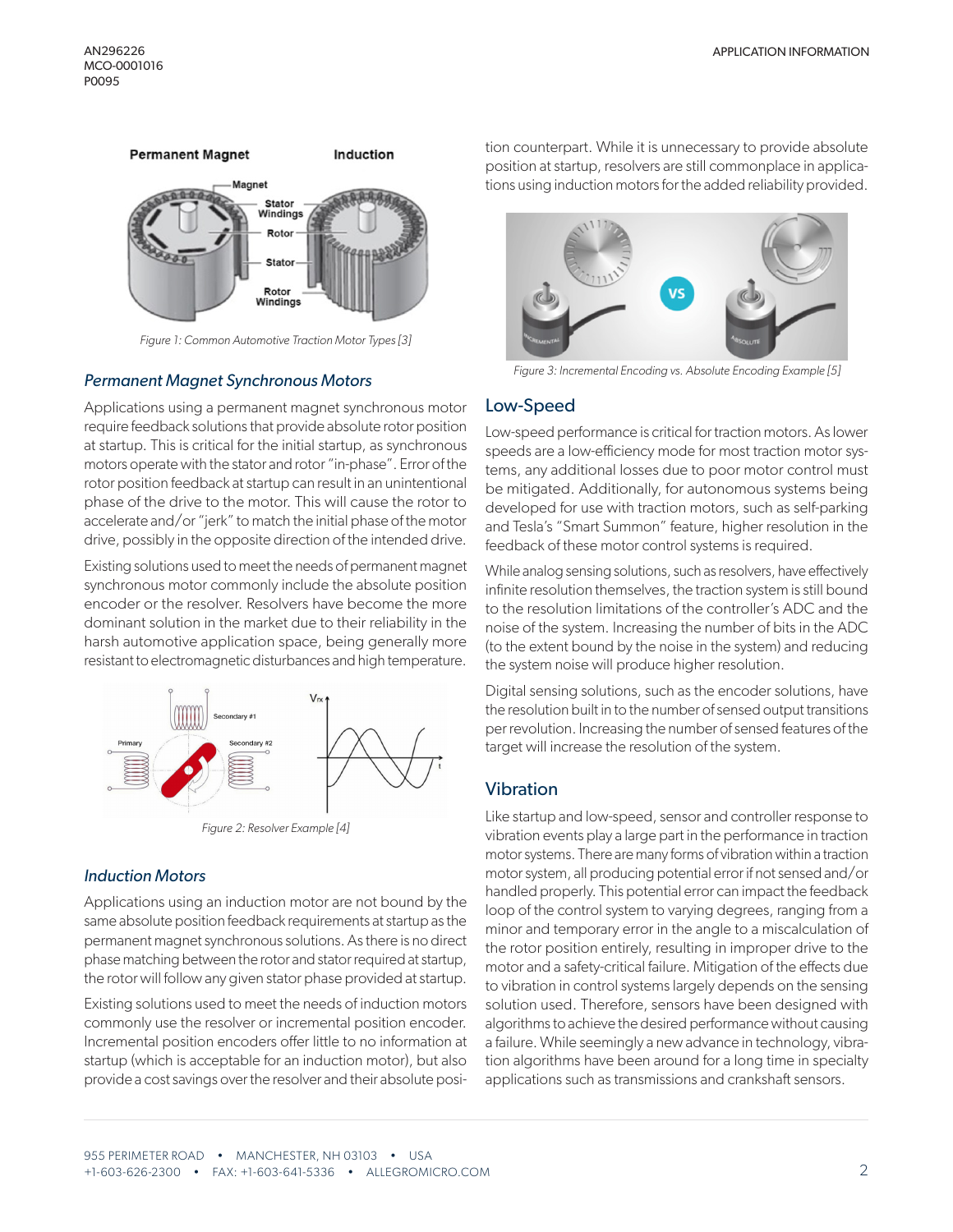Resolvers and absolute position encoding sensors are extremely robust to vibration events. Today, sensors process and remove errant signals from vibration events and provide valid signals to the controller. There is no need for prior knowledge for the feedback system to function properly, and no additional requirements are needed by the controller for recovery after vibration events for these solutions. During vibration events, the response of the system is entirely dependent on the controller, as the sensor will continue to output an accurate position of the rotor at each sample.

Incremental position encoders can be susceptible to missing and/or extra tooth counts on vibration events, requiring more sophistication in the sensor and in the controller to mitigate the effects due to vibration. Should a missing or extra tooth count occur, the sensor and/or controller can compensate for this to varying degrees depending on the severity of the vibration and the error of the count; otherwise, rotor position can be incorrect to an unknown degree until an index or synchronization signal is identified (usually once per revolution).

### Market Trend Analysis: Startup, Low-Speed, and Vibration

To meet the market needs of reducing cost and increasing range, it can be expected that the permanent magnet synchronous motor will continue to be the popular choice for traction motor solutions, as made evident by Tesla designing-in their first synchronous motor solutions in the Model 3. Despite Tesla's longstanding history championing the induction motor solution, the change to the synchronous motor was necessary for the Model 3<sup>[b]</sup> to meet the overall requirements of cost and efficiency [6].

With the continued trend of permanent magnet synchronous motors used for electric vehicle traction systems, coupled with an increased push to reduce costs, manufacturers will continue to look for alternative solutions to the existing high-cost resolver and absolute position encoders offered today.

Additionally, solutions will need to meet a high-resolution output requirement and have robust algorithms in the sensor and/ or controller to meet an increasing need to be robust against vibration events, particularly with an increase in functional safety requirements.

### Electromagnetic Compatibility (EMC) Requirements

EMC requirement can vary depending on the application, component, region, etc. The general trend is that over time, EMC robustness is becoming a more critical and stringent requirement from OEMs to tier 1 and tier 2 suppliers. This is particularly true of the traction motor market. As sophisticated systems are developed, more requirements are being demanded of the components used in those systems to be immune to stray electromagnetic fields and to withstand enhanced voltages, currents, and other electromagnetic signals. Additionally, these systems, and the components contained therein, will need to adapt to strict requirements for emissions given the increased electrification of the applications for traction motor systems.

As demand for more cost-effective and efficient traction motor systems develop, more high-voltage systems will develop. This will require components to be rated to withstand much higher voltages than previous generations, equivalently suited for internal combustion engines or other single-battery/lowvoltage applications.

#### Reliability, Functional Safety and ASIL Requirements

Functional safety is becoming increasingly important in the automotive industry. Most OEMs follow the ISO 26262 standard which defines the Automotive Safety Integrity Level (ASIL) classification system. Using the ISO 26262 standard ensures reliability and failure management over the lifetime of a vehicle. The four levels in ASIL ranging from lowest to highest level of risk are A, B, C, and D. As more self-driving vehicle enter the roads there is a greater need for vehicle systems to adhere to stricter safety requirements, and most systems will require a level D decomposition.

[b] It should be noted that depending on the trim selection of the Tesla Model 3, the traction motor provided is either permanent magnet synchronous motor, or both permanent magnet synchronous motors and induction motors.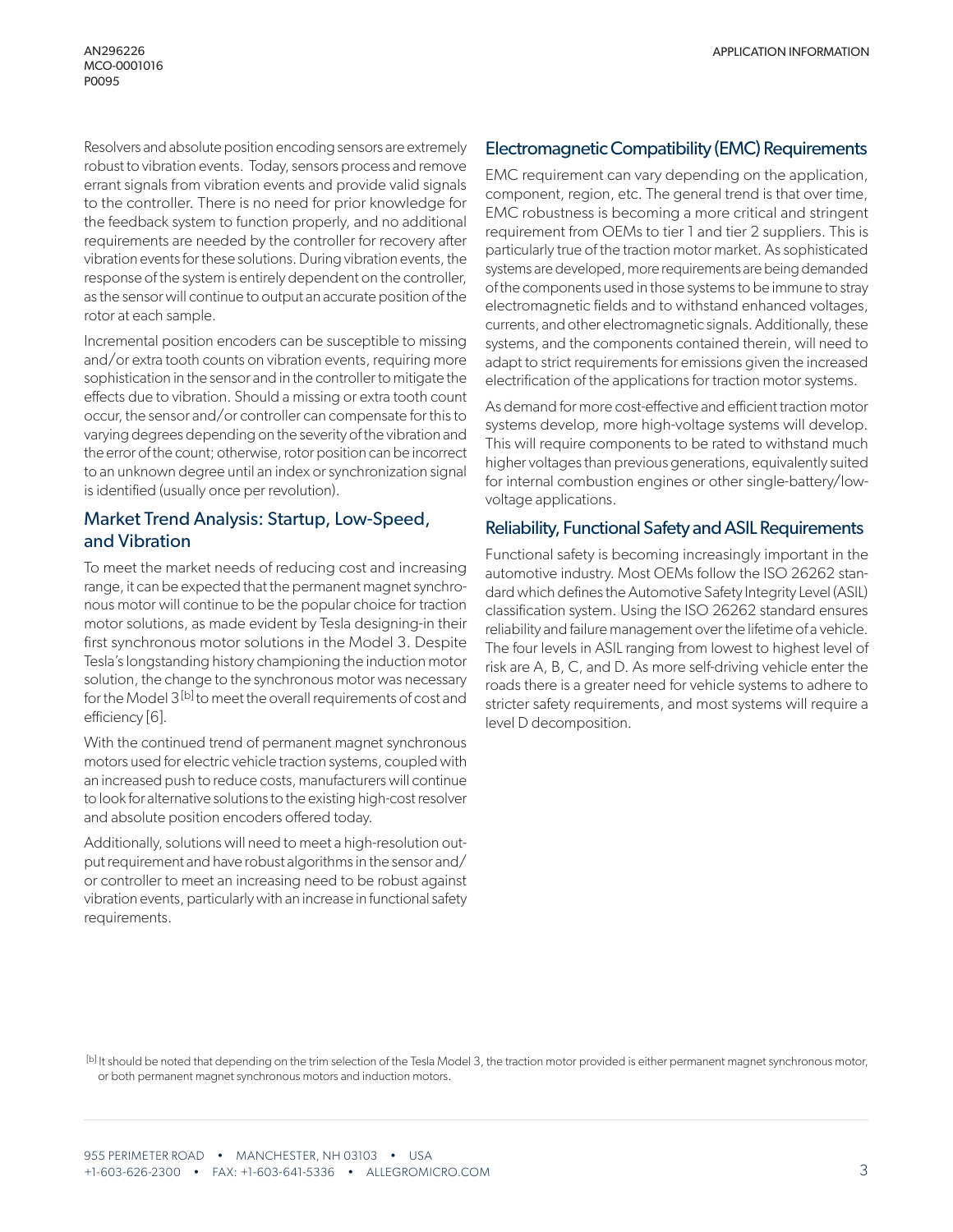# ALLEGRO SOLUTIONS MEETING THE NEEDS OF TRACTION MOTOR TRENDS

### ATS17501/A17501: Dual Output Differential Speed and Direction Sensor IC

### **Overview**

The ATS17501/A17501 is a single integrated circuit (IC) solution designed for rotational position sensing of a ferromagnetic gear or ring magnet target commonly found in traction motor systems. The ATS17501 is housed in a 4-lead SIP ("SG" package) that incorporates a rare-earth magnetic pellet for ease of manufacturing, consistent application performance over temperature, and enhanced reliability (see Figure 4). The A17501 is housed in a 4-lead SIP ("K" package) which can be used to sense a ring magnet or a ferromagnetic target when properly "back-biased" with a magnetic pellet (see Figure 4).



*Figure 4: SG Package (left) and K Package (right)*

Three Hall elements are incorporated in the IC to create two independent differential magnetic sensing channels in the sensor IC. These inputs are processed by digital IC circuits and robust algorithms designed to eliminate the detrimental effects of magnetic and system offsets, and to address false output transitions caused by target vibrations at startup and low-speed operation that commonly occur in traction motor systems. The differential signals are used to produce a highly accurate speed output and, if desired, provide information on the direction of rotation.

Advanced calibration techniques are used to optimize signal offset and amplitude. This calibration, combined with digital tracking of the signal, results in accurate switch points over air gap, speed, and temperature.

The sensor IC can be programmed for a variety of applications requiring dual-phase gear speed and position signal information or simultaneous high-resolution gear speed and direction information.

### Implementation for Incremental Position Sensing

The ATS17501/A17501 can be used to track the position of a rotating gear by using ABZ encoding. The dual outputs are capable of producing both Channel A and Channel B signals in

quadrature. The index or channel Z signal is typically produced by a separate sensor. These signals can be used to determine the speed and direction of rotation of the target.



*Figure 5: ABZ Encoding*

Previous sensing solutions required two sensors to achieve the Channel A and Channel B quadrature signals. Using the ATS17501 or A17501 reduces overall system cost and complexity by reducing the number of sensors, wires, and harnesses.



*Figure 6: Previous Two Sensor Solution Replaced by the ATS17501/A17501* 

### Benefits of ATS17501/A17501 for Traction Motor Applications

### *High-Speed*

The ATS17501/A17501 is ideally suited for traction motor applications. The sensor IC can operate at up to 40 kHz, which meets the growing need for high-speed switching of traction motors.

### *Start-Up Performance/Algorithms*

Selectable algorithms are used for determining when to produce an output transition from the magnetic input signal. For all options, a threshold is set within the ATS17501/A17501 that triggers the output transition when crossed by the digitized magnetic signals (switch point). When the sensor IC is programmed to use the "Fixed Threshold" option, an absolute threshold is stored in nonvolatile memory to set the switch point for both the operate point and the release point. This algorithm allows for accurate output transitions immediately after power-on for consistent magnetic input signals without the need to "learn" the signal. The threshold stored in memory and loaded during power-on contains threshold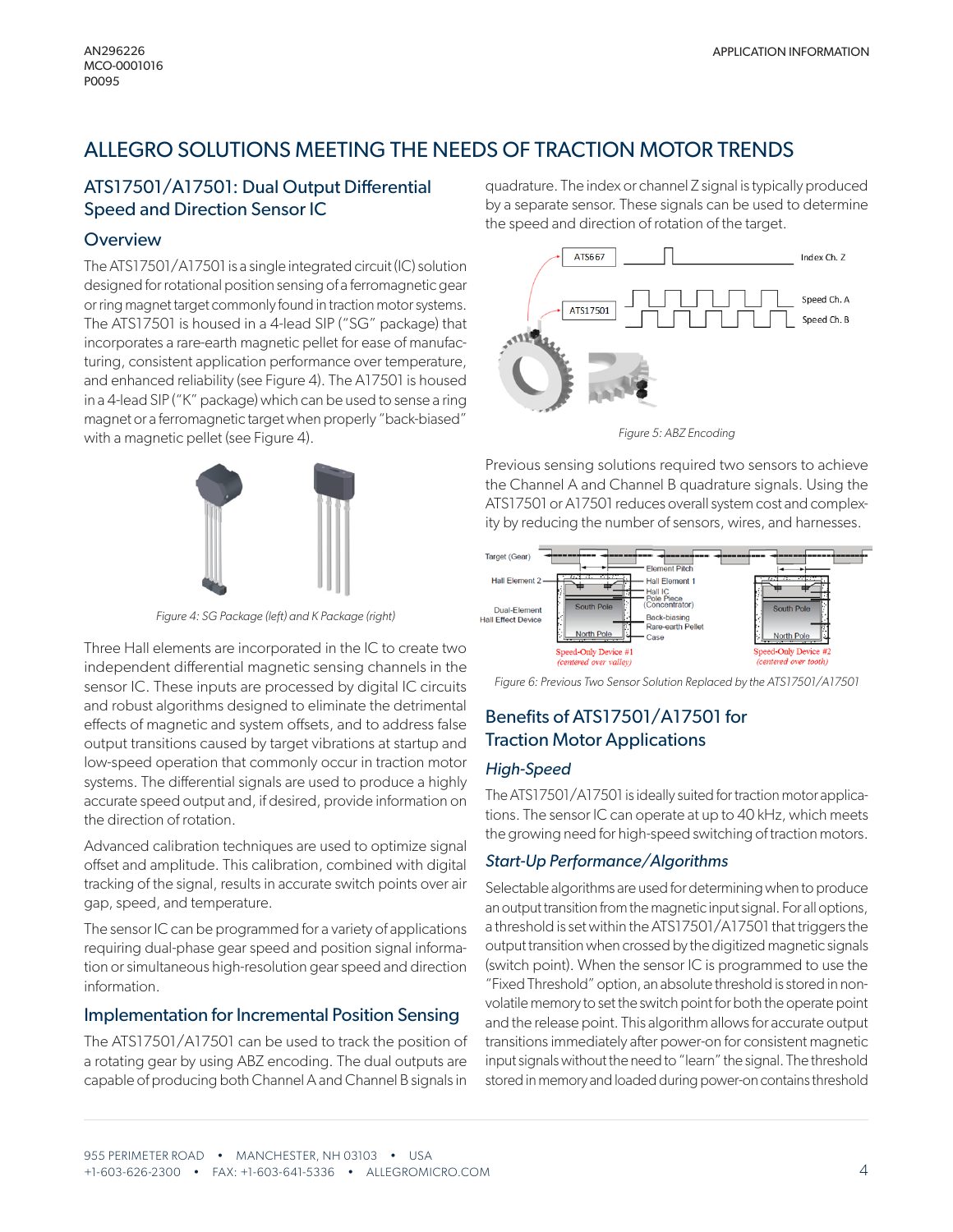levels over temperature to allow for offset drift adjustment of the magnetic input signal over temperature. The sensor IC contains a temperature sensor used continuously to adjust the switch point over temperature as needed by the application. The sensor can also be programmed to use the "Dynamic Threshold" option, where each switch point is calculated from information learned about the previous target feature. This algorithm allows for robust tracking to produce accurate output transitions for inconsistent magnetic input signals (offset drift, amplitude changes, etc.). Additionally, the sensor can be programmed to use the "Hybrid Threshold" option where the threshold is determined from the Fixed Threshold option at startup, then transitions to the Dynamic Threshold option after tracking signals have correctly acquired the magnetic input signals.

The ATS17501 and A17501 also contain algorithms that can counteract the negative effects of vibration in traction motor systems. When a direction change occurs, inward bounding of the peak tracking signals is suspended to prevent erroneous output transitions from switch points being incorrectly set from vibration signals. Additionally, this allows for immediate acquisition of the magnetic input signals once real target rotation resumes following a vibration event.

### *EMC Robust*

The ATS17501/A17501 contains an on-chip regulator and can operate over a wide range of supply voltages. When proper external components are used, the sensor shows robust EMC performance.

### *Safety/ASIL*

The ATS17501/A17501 contains diagnostics monitors of analog and digital circuits of the sensor IC. When Fault Detection Mode is enabled, these continuously monitor and report if any defect, calculation error, or invalid input stimulus is found. If a diagnostic monitor fires, the sensor IC can communicate a fault through the voltage level of the outputs. For all faults, the outputs will remain at the fault voltage level for enough time to allow the system controller to monitor that a fault has occurred. For some diagnostics, it is possible to clear the fault with a reset of the internal controller of the sensor IC. If any of those diagnostic monitors triggers the fault event, the sensor IC will automatically perform a reset of the internal controller after the output is held at the fault voltage for enough time to allow the system controller to monitor the fault event. Enabling Fault Detection Mode allows for additional communication for cases of open wire or short circuit. When Fault Detection Mode is enabled, the sensor IC can be used in an ASIL B(D) level system. An ASIL D system can be achieved by using multiple sensors.

### CONTINUOUS IMPROVEMENT

Allegro is dedicated to continuous improvement to offer innovative products that meet the ever-evolving needs of the traction motor market. Allegro continuously designs, tests, and releases new products with improved features. Contact Allegro for the most up-to-date product information and availability.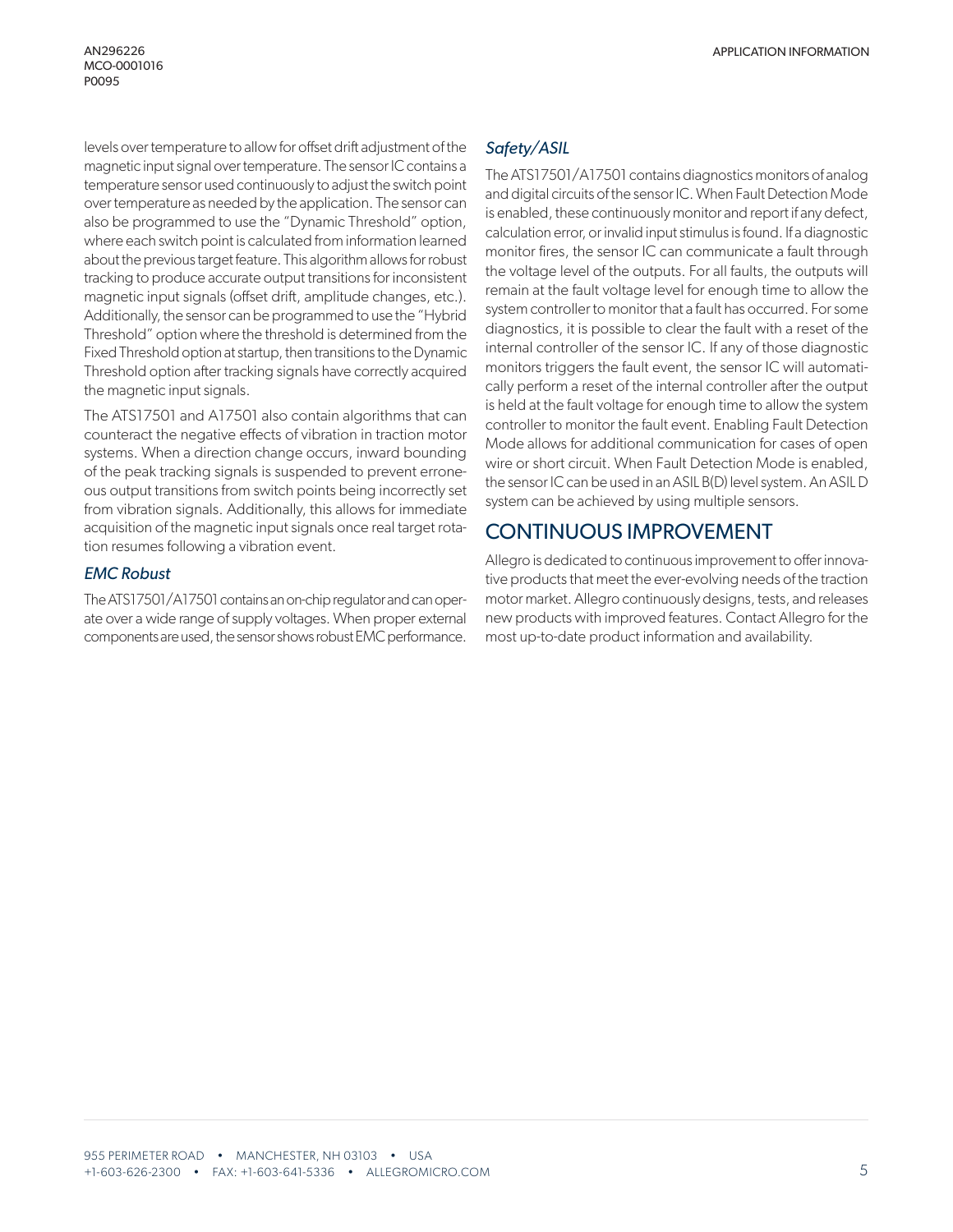### BIBLIOGRAPHY

- [1] Kane, Mark. *Deep Dive: Chevrolet Bolt Battery Pack, Motor And More*. Retrieved from [https://insideevs.com/news/329695/](https://insideevs.com/news/329695/deep-dive-chevrolet-bolt-battery-pack-motor-and-more/) [deep-dive-chevrolet-bolt-battery-pack-motor-and-more/](https://insideevs.com/news/329695/deep-dive-chevrolet-bolt-battery-pack-motor-and-more/)
- [2] *Nissan Leaf Gen1/2 Powertrain Information*. Retrieved from [https://www.motorreviewer.com/ev\\_powertrain.php?id=1](https://www.motorreviewer.com/ev_powertrain.php?id=1)
- [3] Detloff, Cieana. *AC Induction Motors vs. Permanent Magnet Synchronous Motors*. Retrieved from [https://empoweringpumps.](https://empoweringpumps.com/ac-induction-motors-versus-permanent-magnet-synchronous-motors-fuji/) [com/ac-induction-motors-versus-permanent-magnet-synchronous-motors-fuji/](https://empoweringpumps.com/ac-induction-motors-versus-permanent-magnet-synchronous-motors-fuji/)
- [4] *How does a resolver work?* Retrieved from<https://www.celeramotion.com/zettlex/resolvers/>
- [5] Anderson, Mondi. *Difference Between Absolute and Incremental Encoders?* Retrieved from [https://realpars.com/absolute](https://realpars.com/absolute-vs-incremental-encoder/)[vs-incremental-encoder/](https://realpars.com/absolute-vs-incremental-encoder/)
- [6] Ruoff, Christian. *Tesla's top motor engineer talks about designing a permanent magnet machine for Model 3.* Retrieved from [https://chargedevs.com/features/teslas-top-motor-engineer-talks-about-designing-a-permanent-magnet-machine-for-model-3/](https://chargedevs.com/features/teslas-top-motor-engineer-talks-about-designing-a-permanent-magnet-m)